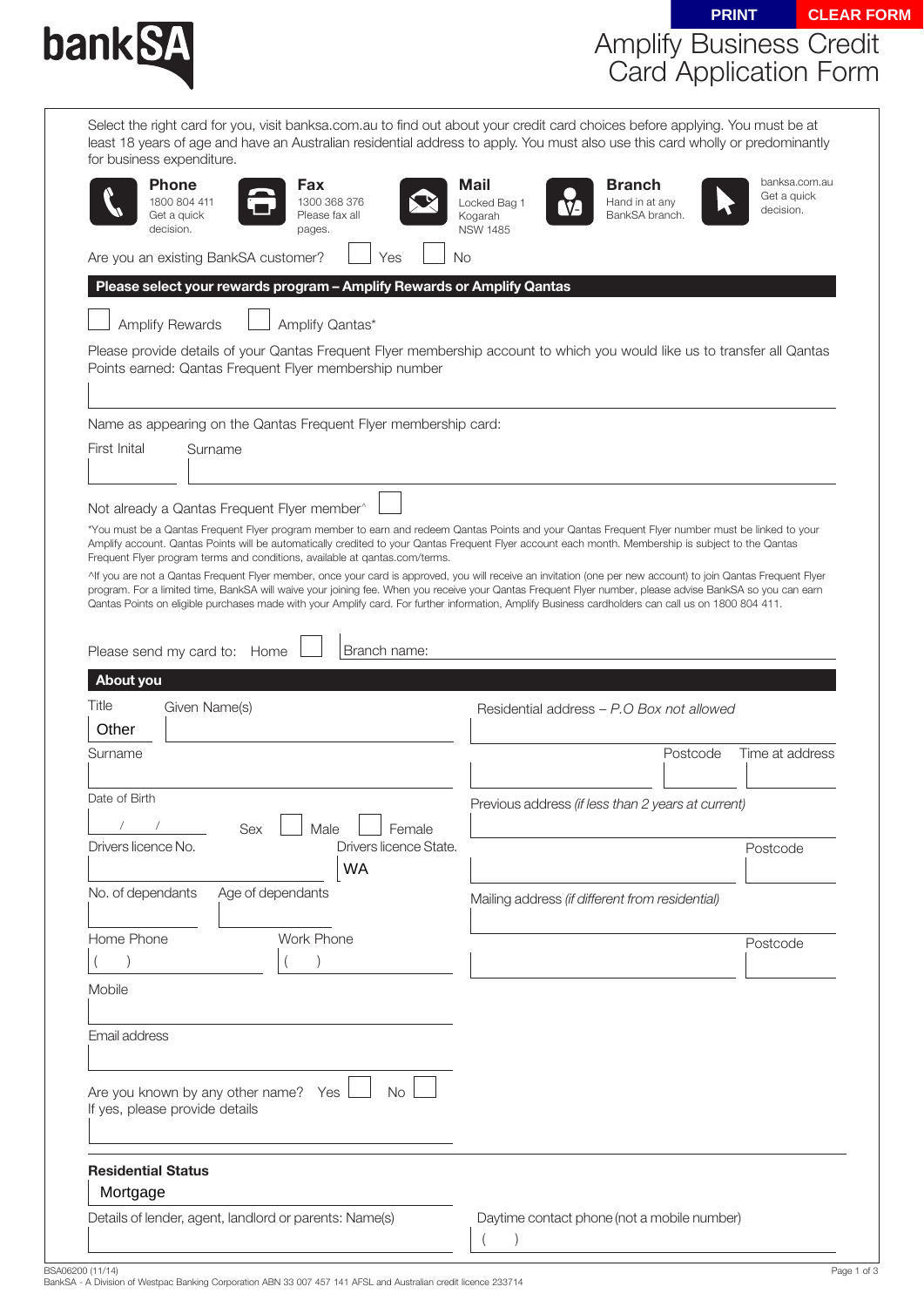| <b>Business &amp; employment</b>                                          | Your preferred maximum limit (minimum \$1,000)                                                                                                             |  |  |  |  |
|---------------------------------------------------------------------------|------------------------------------------------------------------------------------------------------------------------------------------------------------|--|--|--|--|
| <b>Your business</b>                                                      | Would you like to apply for: (please select an option)?                                                                                                    |  |  |  |  |
| Company/legal business name                                               | The maximum credit limit available to me based on my application details                                                                                   |  |  |  |  |
|                                                                           | <b>OR</b>                                                                                                                                                  |  |  |  |  |
| Primary business activity                                                 | A maximum credit limit of up to                                                                                                                            |  |  |  |  |
| Media and telecommunications                                              | (please specify amount)<br>(multiples of \$100)                                                                                                            |  |  |  |  |
| Business structure<br>Partnership or Unincorporated Association           | Important: In requesting your preferred credit limit please take into account any potential                                                                |  |  |  |  |
|                                                                           | adverse changes to your personal financial circumstances. If you're not eligible for the<br>requested maximum limit we may provide you with a lower limit. |  |  |  |  |
| Length of time in business [<br>Number of employees                       | <b>Your income</b>                                                                                                                                         |  |  |  |  |
| <b>ABN/ACN</b>                                                            |                                                                                                                                                            |  |  |  |  |
| Business address (not a PO box)                                           | Primary weekly income <b>after</b> tax \$                                                                                                                  |  |  |  |  |
| Address line 1                                                            | Other income <b>before</b> tax                                                                                                                             |  |  |  |  |
|                                                                           | Amount \$<br>2. Description<br>Frequency                                                                                                                   |  |  |  |  |
| Address line 2 (optional)                                                 |                                                                                                                                                            |  |  |  |  |
|                                                                           | What you own                                                                                                                                               |  |  |  |  |
| <b>State</b><br>City, town or suburb<br>Postcode                          |                                                                                                                                                            |  |  |  |  |
| <b>WA</b>                                                                 | Real estate/property                                                                                                                                       |  |  |  |  |
| Your employment                                                           | Furniture/contents                                                                                                                                         |  |  |  |  |
| <b>Workers Compensation</b><br>Employment status                          | BankSA savings balance                                                                                                                                     |  |  |  |  |
| Occupation                                                                | Superannuation (only applies if you're aged >55)                                                                                                           |  |  |  |  |
| What you owe to non BankSA lenders                                        | All other assets (e.g. car, shares)                                                                                                                        |  |  |  |  |
|                                                                           | Non-BankSA savings balance                                                                                                                                 |  |  |  |  |
| Monthly Rent \$<br>Name of financial                                      | Transfer and you could save on interest (optional)                                                                                                         |  |  |  |  |
| Other - please specify<br>institution 1                                   | Transfer your balance from any other bank, financial institution or store                                                                                  |  |  |  |  |
| Get Set Loan<br>Loan type (e.g. mortgage)                                 | card. Go to banksa.com.au to see how much you could save. Balance<br>Transfer Terms and Conditions are at the end of this form.<br>Name of card lender /   |  |  |  |  |
| Loan limit \$<br>Balance owing \$                                         | Other - please specify<br>financial institution 1                                                                                                          |  |  |  |  |
| 75                                                                        | Credit limit \$<br>Balance owing \$                                                                                                                        |  |  |  |  |
| Name of financial<br>Other - please specify<br>institution 2              | Amount to transfer to your new BankSA credit card \$                                                                                                       |  |  |  |  |
|                                                                           | Non-BankSA card number                                                                                                                                     |  |  |  |  |
| Overdrawn Account<br>Loan type (e.g. mortgage)                            |                                                                                                                                                            |  |  |  |  |
| Loan limit \$<br>Balance owing \$                                         | Name of card lender /<br>Other - please specify<br>financial institution 1                                                                                 |  |  |  |  |
| 50<br>Monthly repayment \$<br>_ Your share repayment %                    | Credit limit \$<br>Balance owing \$                                                                                                                        |  |  |  |  |
| Name of financial Other - please specify                                  | Amount to transfer to your new BankSA credit card \$                                                                                                       |  |  |  |  |
| institution 3                                                             | Non-BankSA card number                                                                                                                                     |  |  |  |  |
| Maintenance<br>Loan type (e.g. mortgage)                                  |                                                                                                                                                            |  |  |  |  |
| Balance owing \$<br>Loan limit \$                                         | Your personal reference (details of a relative/friend not living with you)                                                                                 |  |  |  |  |
| 100<br>Monthly repayment \$<br>Your share repayment %                     | Name<br>Daytime contact phone                                                                                                                              |  |  |  |  |
| Monthly credit or store card repayments \$                                | (not a mobile number)                                                                                                                                      |  |  |  |  |
| Name of card lender /   Other - please specify<br>financial institution 1 | Residential address                                                                                                                                        |  |  |  |  |
| Credit limit \$<br>Balance owing \$                                       | Postcode                                                                                                                                                   |  |  |  |  |
| Name of card lender /                                                     | Information about products and services                                                                                                                    |  |  |  |  |
| Other - please specify<br>financial institution 2                         | We will use your personal information to contact you or send you<br>information about other products and services offered by the Westpac                   |  |  |  |  |
| Balance owing \$<br>Credit limit \$                                       | Group or its preferred suppliers.                                                                                                                          |  |  |  |  |
| All other expenses                                                        | If you do not wish to receive marketing communications from us<br>please tick this box.                                                                    |  |  |  |  |